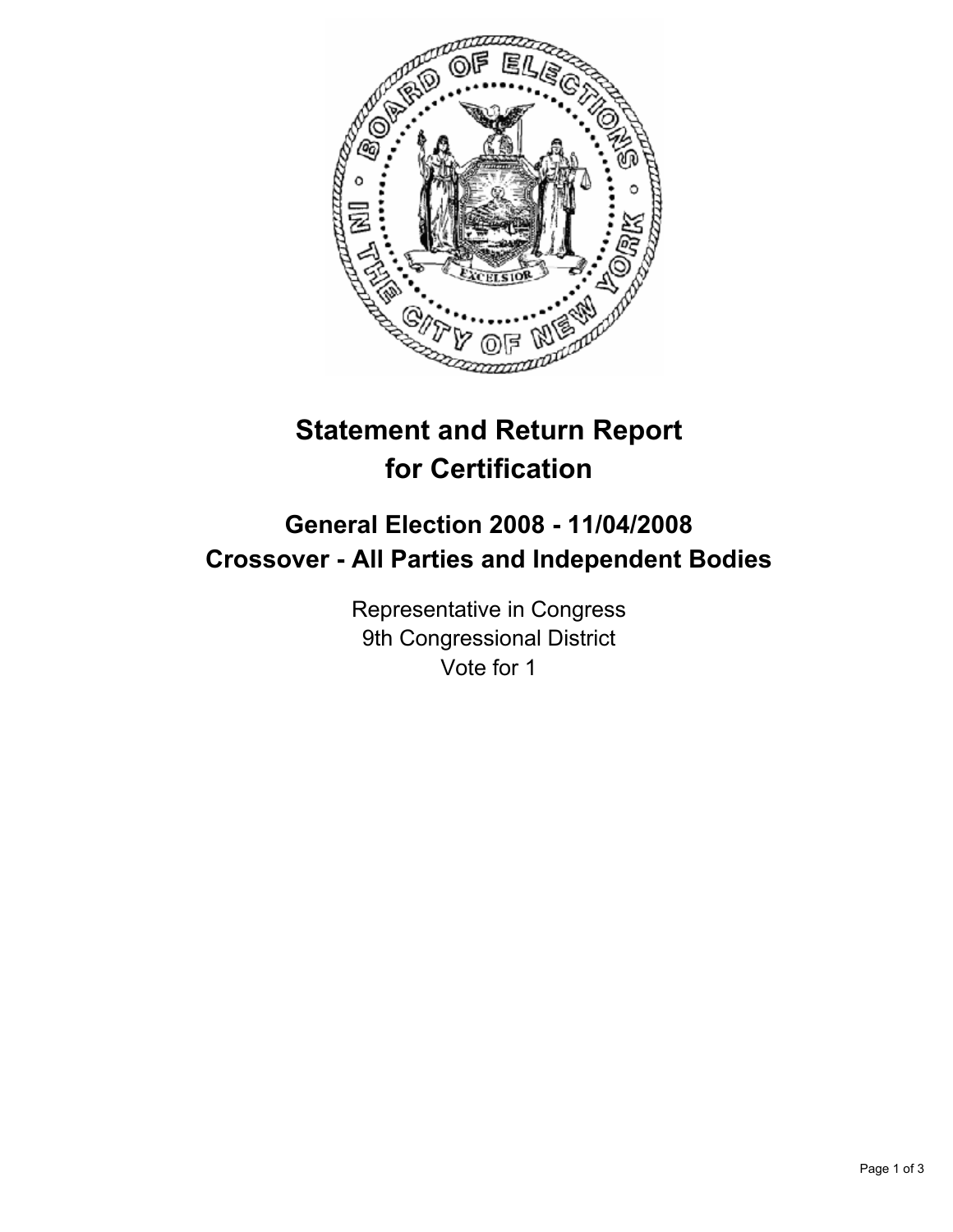

## **Kings County**

| PUBLIC COUNTER                      | 53,494 |  |
|-------------------------------------|--------|--|
| <b>EMERGENCY</b>                    | 659    |  |
| ABSENTEE/MILITARY                   | 1,568  |  |
| <b>FEDERAL</b>                      | 477    |  |
| <b>AFFIDAVIT</b>                    | 1,885  |  |
| <b>Total Ballots</b>                | 58,083 |  |
| ANTHONY D WEINER (DEMOCRATIC)       | 28,243 |  |
| ALFRED F DONOHUE (CONSERVATIVE)     | 2,626  |  |
| ANTHONY D WEINER (WORKING FAMILIES) | 1,996  |  |
| FRANK SHEA (WRITE-IN)               |        |  |
| NOAH DEAR (WRITE-IN)                |        |  |
| PHILLIP E BENNETT (WRITE-IN)        |        |  |
| STEWART B MILSTEIN (WRITE-IN)       |        |  |
| SUSAN PAUL (WRITE-IN)               |        |  |
| <b>Total Votes</b>                  | 32,870 |  |
| Unrecorded                          | 25,213 |  |

### **Queens County**

| <b>PUBLIC COUNTER</b>               | 134,656 |
|-------------------------------------|---------|
| <b>EMERGENCY</b>                    | 638     |
| ABSENTEE/MILITARY                   | 4,101   |
| <b>FEDERAL</b>                      | 1,315   |
| <b>AFFIDAVIT</b>                    | 4,277   |
| <b>Total Ballots</b>                | 144,987 |
| ANTHONY D WEINER (DEMOCRATIC)       | 77,854  |
| ALFRED F DONOHUE (CONSERVATIVE)     | 5,752   |
| ANTHONY D WEINER (WORKING FAMILIES) | 4,112   |
| ANDERSON COOPER (WRITE-IN)          |         |
| <b>Total Votes</b>                  | 87,719  |
| Unrecorded                          | 57,268  |
|                                     |         |